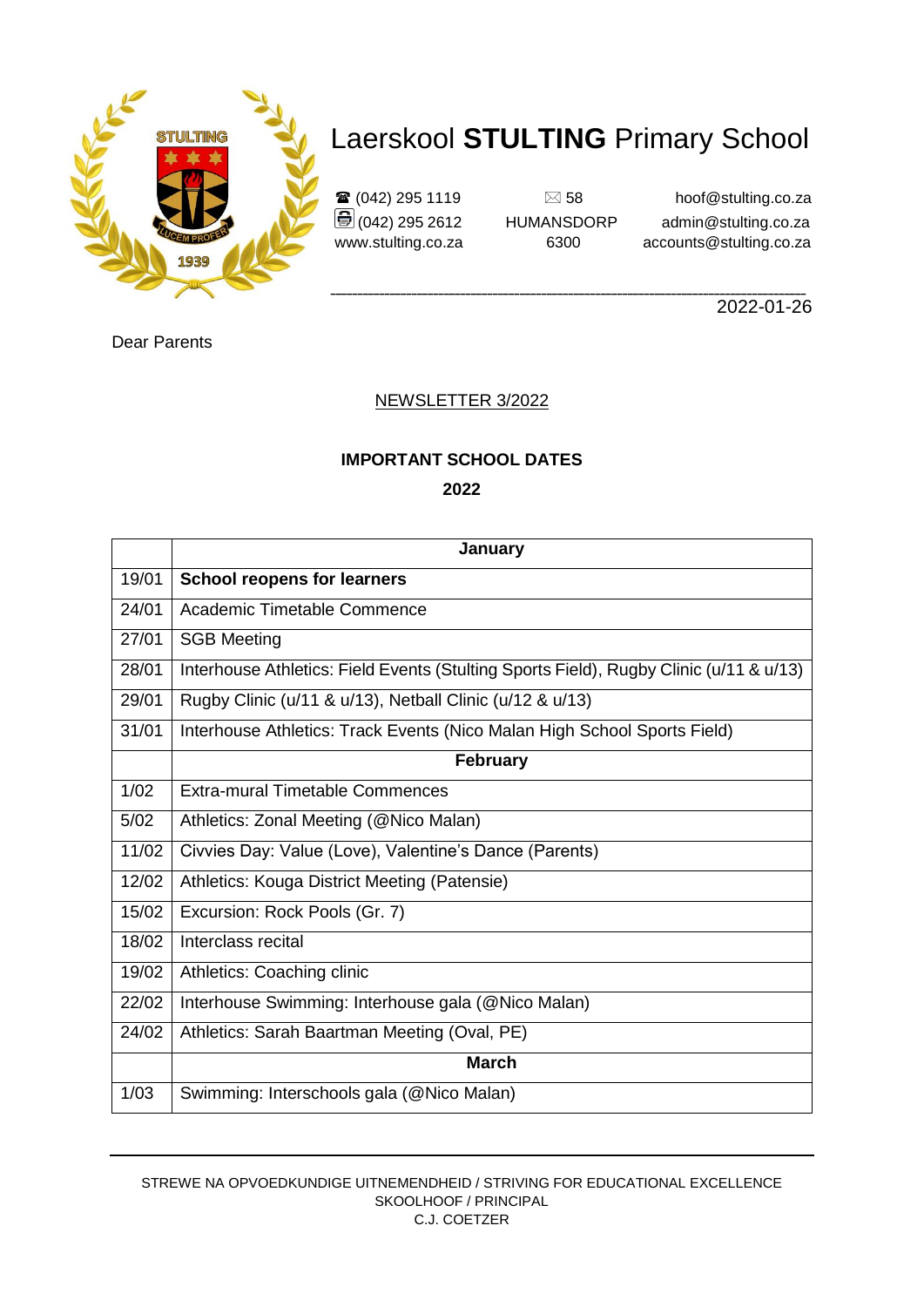

| 4/03  | Civvies Day: Community Project (Respect)                                          |
|-------|-----------------------------------------------------------------------------------|
| 5/03  | Rugby: Stulting 7's and Interhouse (u/11 & u/13)                                  |
| 11/03 | <b>Athletics: Provincial Meeting (Cradock)</b>                                    |
| 12/03 | <b>Athletics: Provincial Meeting (Cradock)</b>                                    |
| 17/03 | Sports Day: Framesby Sports Day (rugby u/13 & netball u/13), SGB Meeting          |
| 18/03 | Last day of general extra-mural activities, Interclass public speaking            |
| 19/03 | Sports Day: Lorraine Festival (rugby u/13 & netball u/13),                        |
|       | Handhaaf Rugby Day (u/9 & u/11)                                                   |
| 21/03 | <b>Public Holiday: Human Rights Day</b>                                           |
| 22/03 | Rugby/Netball: v Hartenbos (H)                                                    |
| 23/03 | Rugby/Netball: v Nahoon (H)                                                       |
| 24/03 | Athletics: SA Schools Athletics Meeting (NW), Beach Walk                          |
| 25/03 | Schools close for school holidays,                                                |
|       | Athletics: SA Schools Athletics Meeting (NW)                                      |
| 27/03 | Sports Tour: Rugby u/13 & Netball u/13 leave for Riebeek Kasteel return 31 March. |
|       | <b>April</b>                                                                      |
| 5/04  | <b>School reopens for learners</b>                                                |
| 8/04  | Birthday: Stulting Primary School (Games Day)                                     |
| 9/04  | Netball: Sarah Baartman Netball Trials                                            |
| 11/04 | Extra-mural activities resume                                                     |
| 13/04 | Netball: Sunridge Fast 5 Tournament (u/13)                                        |
| 14/04 | <b>SGB Meeting</b>                                                                |
| 15/04 | <b>Public Holiday: Good Friday</b>                                                |
| 18/04 | <b>Public Holiday: Family Day</b>                                                 |
| 20/04 | Class excursion: NSRI (Gr. 4)                                                     |
| 23/04 | Netball: Eastern Cape Netball Trials, ATKV Public Speaking                        |
| 25/04 | Excursion: Science Centre (Gr. 6)                                                 |
|       |                                                                                   |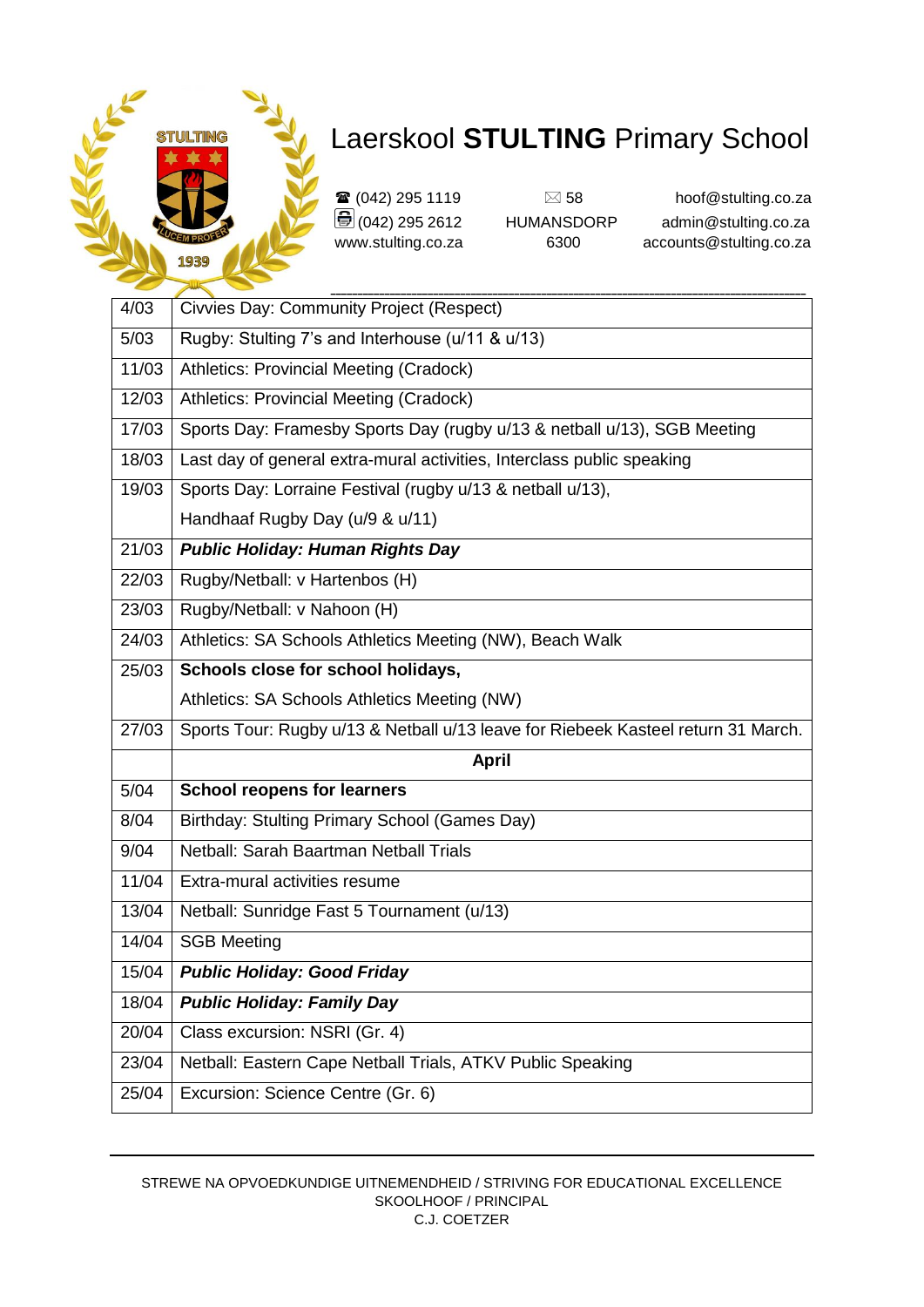

| 27/04              | <b>Public Holiday: Freedom Day</b>                                                 |
|--------------------|------------------------------------------------------------------------------------|
|                    | May                                                                                |
| 2/05               | <b>Public Holiday: Workers Day</b>                                                 |
| 3/05               | Despatch Arts Festival (3-6 May)                                                   |
| 7/05               | Sports Day: v Verkenner (H)                                                        |
| 14/05              | Sports Day: v Jeffreys Bay (A)                                                     |
| $\frac{1}{16}$ /05 | "Radikale Redenaars"                                                               |
| 19/05              | Excursion: SPCA (Gr. R)                                                            |
| 24/05              | "Radikale Redenaars" (Virtual)                                                     |
| 27/05              | Last day of extra-mural activities, Civvies Day: Value (Perseverance), Last day of |
|                    | tests                                                                              |
| 28/05              | Sports Day: v Gamtoos Valley (u/6 & u/7), ATKV Public Speaking                     |
|                    | June                                                                               |
| 1/06               | Examinations begin: Gr. 4-7                                                        |
| 4/06               | Netball: Sarah Baartman Championships (u/12 & u/13)                                |
| 15/06              | Examination end: Gr. 4-7), Class excursion: African Dawn (Gr. 2)                   |
| 16/06              | <b>Public Holiday: Youth Day</b>                                                   |
| 17/06              | <b>Public Holiday: School Holiday</b>                                              |
| 20/06              | Academic timetable resumes                                                         |
| 23/06              | <b>Civvies Day: Community Project</b>                                              |
| 24/06              | Schools close for school holidays                                                  |
| 26/06              | Netball: All Ages Tournament until 29/06                                           |
|                    | July                                                                               |
| 19/07              | <b>School reopens for learners</b>                                                 |
| 25/07              | Extra-mural activities resume                                                      |
| $\frac{27}{07}$    | <b>SGB Meeting</b>                                                                 |
| 28/07              | Sports Tour: Rugby (u/11 & u/13), Netball (u/11, u/12 & u/13)                      |
|                    |                                                                                    |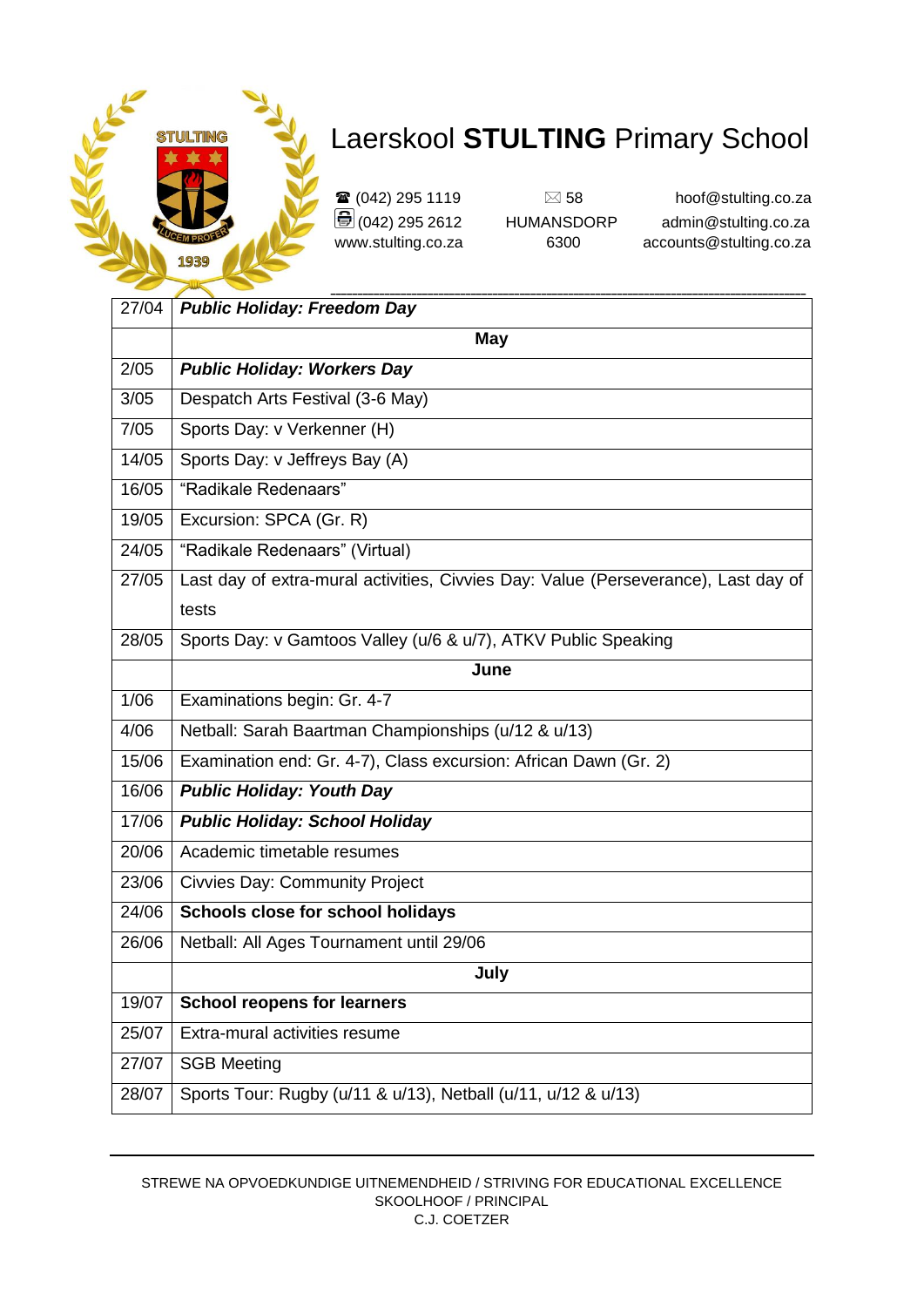

**\_\_\_\_\_\_\_\_\_\_\_\_\_\_\_\_\_\_\_\_\_\_\_\_\_\_\_\_\_\_\_\_\_\_\_\_\_\_\_\_\_\_\_\_\_\_\_\_\_\_\_\_\_\_\_\_\_\_\_\_\_\_\_\_\_\_\_\_\_\_\_\_\_\_\_\_\_\_\_\_\_\_\_\_\_\_\_\_**

| 29/07 | Sports Tour: Rugby (u/11 & u/13), Netball (u/11, u/12 & u/13)                       |
|-------|-------------------------------------------------------------------------------------|
| 30/07 | Rugby (u/11 & u/13), Netball (u/11, u/12 & u/13), "Radikale<br>Sports Tour:         |
|       | Redenaars" (Virtual)                                                                |
|       | <b>August</b>                                                                       |
| 1/08  | <b>Stulting Arts Festival</b>                                                       |
| 2/08  | Stulting Arts Festival                                                              |
| 3/08  | <b>Stulting Arts Festival</b>                                                       |
| 4/08  | <b>Stulting Arts Festival</b>                                                       |
| 5/08  | Interclass public speaking, Civvies Day: Community project                          |
| 6/08  | Netball: SASN Championships                                                         |
| 8/08  | <b>Public Holiday: Schools Holiday</b>                                              |
| 9/08  | <b>Public Holiday: Woman's Day</b>                                                  |
| 12/08 | Interclass public speaking (Final)                                                  |
| 13/08 | Interschools: v Handhaaf                                                            |
| 16/08 | ATKV public speaking (Final)                                                        |
| 20/08 | Interschools: v Jeffreys Bay                                                        |
| 25/08 | Class Excursion: SPAR (Gr. R)                                                       |
| 26/08 | Sports Day: Stulting                                                                |
| 27/08 | Sports Day: Stulting                                                                |
|       | <b>September</b>                                                                    |
| 1/09  | Civvies Day: Spring Day (Joy)                                                       |
| 5/09  | SAOU: Principal's Symposium                                                         |
| 6/09  | SAOU: Principal's Symposium                                                         |
| 7/09  | SAOU: Principal's Symposium                                                         |
| 8/09  | Class excursion: SPCA (Gr. 5), SMT Planning 2023 (Day 1)                            |
| 9/09  | Class excursion: Dairy Farm (Gr. 1), Prize-giving / Prestige Evening: Stulting Arts |
|       | Festival                                                                            |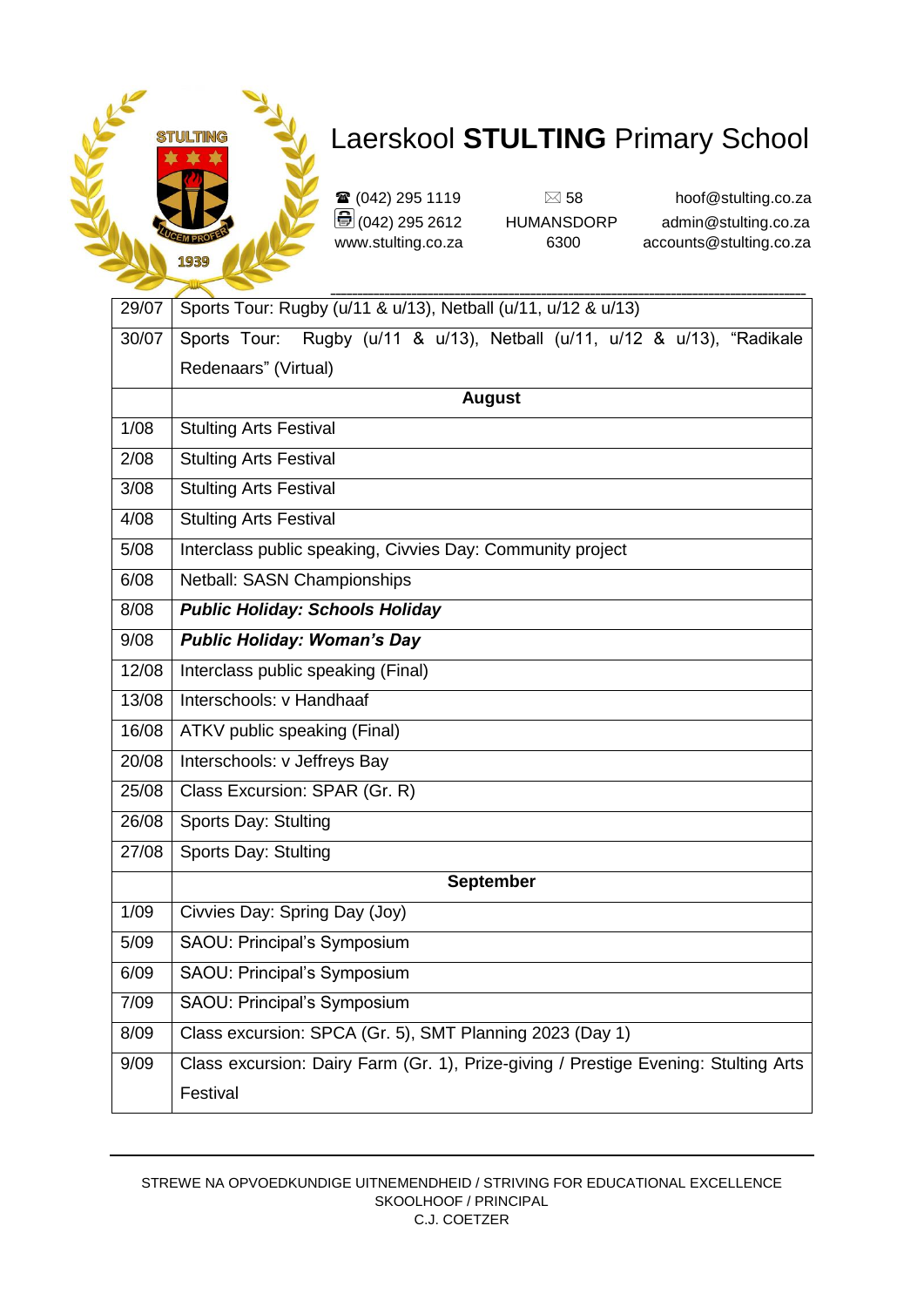

| 15/09 | Prize-giving: Sport and Culture, Class excursion: Taxidermy (Gr. R)                |
|-------|------------------------------------------------------------------------------------|
| 18/09 | Gr. 7 Academic Tour: Cape Town                                                     |
| 19/09 | Gr. 7 Academic Tour: Cape Town                                                     |
| 20/09 | Gr. 7 Academic Tour: Cape Town                                                     |
| 21/09 | Gr. 7 Academic Tour: Cape Town                                                     |
| 22/09 | Gr. 7 Academic Tour: Cape Town, Last day of extra-mural activities                 |
| 23/09 | Gr. 7 Academic Tour: Cape Town                                                     |
| 24/09 | <b>Heritage Day</b>                                                                |
| 26/09 | Veldskool: Gr. 6                                                                   |
| 27/09 | Veldskool: Gr. 6                                                                   |
| 28/09 | Veldskool: Gr. 6                                                                   |
| 30/09 | Schools close for school holidays                                                  |
|       | October                                                                            |
| 11/10 | <b>School reopens for learners</b>                                                 |
| 17/10 | Extra-mural activities resume, Class excursion: Langkloof Bricks (Gr. 3)           |
| 18/10 | SMT: Planning 2023 (Day 2)                                                         |
| 21/10 | Learner Council 2023: Camp, Budget 2023: Available for perusal by parents (Office) |
| 22/10 | Learner Council 2023: Camp,                                                        |
| 25/10 | Information Evening: Gr. RR-1                                                      |
| 27/10 | Prize-giving: Academic, Class excursion: Homeleigh Farm (Gr. R)                    |
| 28/10 | Civvies Day: Community Project, Last day for extra-mural activities, Last day of   |
|       | testing                                                                            |
|       | <b>November</b>                                                                    |
| 3/11  | <b>Annual General Budget Meeting</b>                                               |
| 4/11  | Graduation: Gr. R                                                                  |
| 8/11  | Examinations begin: Gr. 4-7                                                        |
| 23/11 | Examinations end: Gr. 4-7                                                          |
|       |                                                                                    |